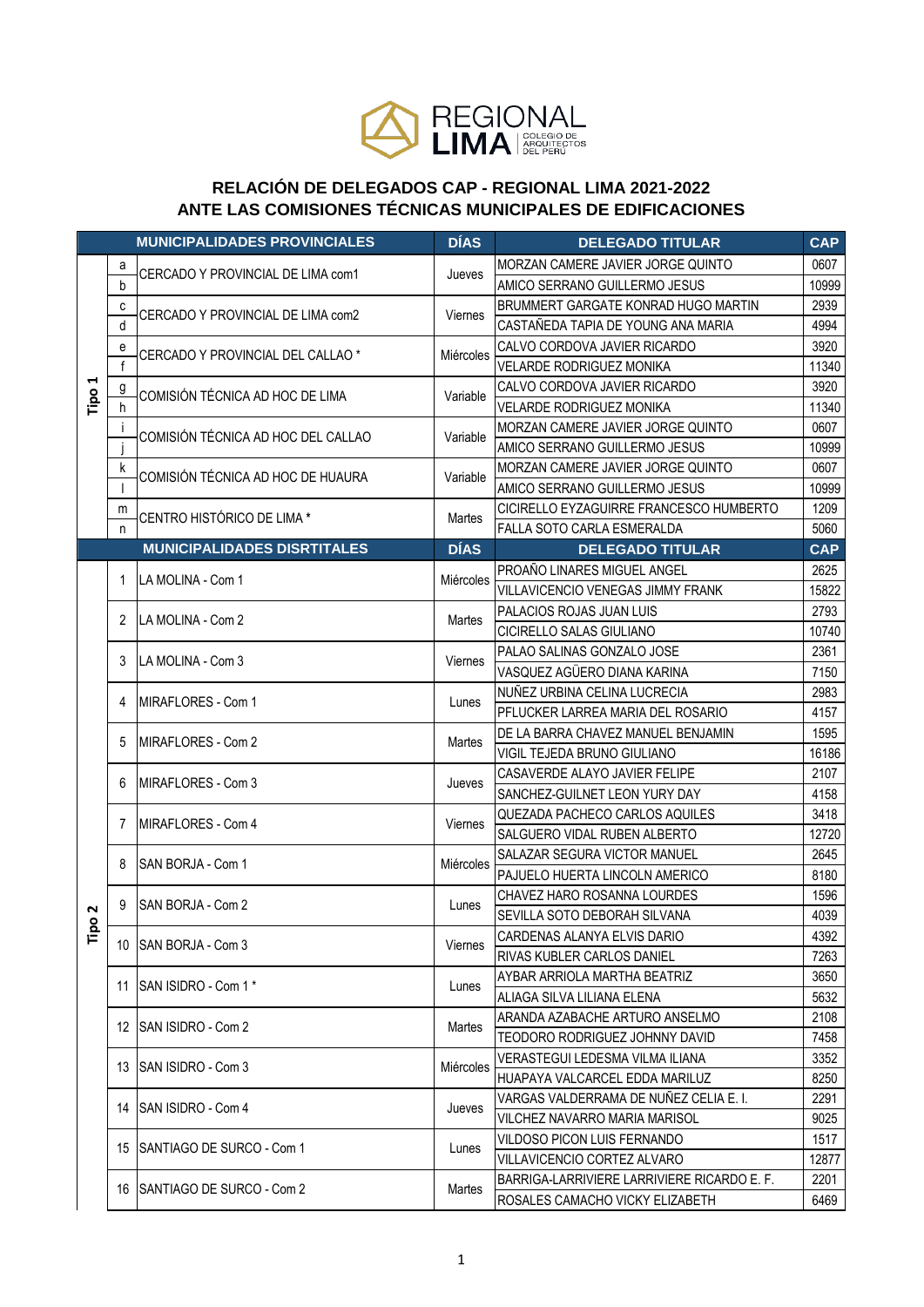|        |    |                                                                                              |                           | ORNA COSTA LUIS FELIPE                             | 3261         |
|--------|----|----------------------------------------------------------------------------------------------|---------------------------|----------------------------------------------------|--------------|
|        |    | 17 ISANTIAGO DE SURCO - Com 3                                                                | Miércoles                 | DURAND PAREDES ERNESTO GABRIEL                     | 6967         |
|        |    | 18 SANTIAGO DE SURCO - Com 4                                                                 |                           | BEJAR RODRIGUEZ DANIEL JORGE                       | 3070         |
|        |    |                                                                                              | Jueves                    | GONZALEZ VARGAS LOURDES                            | 4904         |
|        |    | <b>MUNICIPALIDADES DISRTITALES</b>                                                           | <b>DÍAS</b>               | <b>DELEGADO TITULAR</b>                            | <b>CAP</b>   |
|        |    | 19 BARRANCO * - Com 1                                                                        | Martes                    | DIAS VELARDE PATRICIA MILAGROS                     | 2719         |
|        |    |                                                                                              |                           | SILVA SAN ROMAN LUIS ALBERTO MARTIN                | 10511        |
|        |    | 20 BARRANCO - Com 2                                                                          | <b>Viernes</b>            | MILLA DE LEON APESTEGUI MANUEL ANTONIO             | 1748         |
|        |    |                                                                                              |                           | GONZALES DIAZ RINA MARITZA                         | 5470         |
|        |    | 21 BREÑA *                                                                                   | Jueves                    | <b>ENDO SASAKI RICARDO</b>                         | 1359         |
|        |    |                                                                                              |                           | PEREZ CULLAMPE MILUSCA                             | 9175         |
|        |    | 22 CHORRILLOS - Com 1                                                                        | Martes                    | ARROYO GARCIA MARY ELENA                           | 2000         |
|        |    |                                                                                              |                           | MADGE CHAVEZ BELISARIO RAFAEL                      | 4540         |
|        |    | 23 CHORRILLOS - Com 2 *                                                                      | <b>Viernes</b>            | VERGARA YLLESCAS ANA CECILIA                       | 4126         |
|        |    |                                                                                              |                           | <b>MAURTUA RICALDI STEPHANIE MARIANELLA</b>        | 17466        |
|        |    | 24 JESÚS MARÍA                                                                               |                           | RIDER BELLEZA MARCOS ALEJANDRO                     | 3063         |
|        |    |                                                                                              | Lunes                     | <b>GALINDO YAURIS EDWIN</b>                        | 9480         |
|        |    | 25 ILA VICTORIA - Com 1 *                                                                    | Martes                    | FERNANDEZ REVOREDO ANA MARIA                       | 986          |
|        |    |                                                                                              |                           | BAZALAR SEDANO OSCAR MARTIN MATEO                  | 10020        |
|        |    | 26 LA VICTORIA - Com 2                                                                       |                           | DIAZ GARCIA MARTIN FERNANDO                        | 4026         |
| m      |    |                                                                                              | Jueves                    | ALENCASTRE BRUNA AMELIA TERESA                     | 10025        |
| Tipo   | 27 | <b>LINCE</b>                                                                                 | Viernes                   | YAMUCA VEGAS JANNET                                | 2982         |
|        |    |                                                                                              |                           | ZAMBRANO ALBERCA MELVA ELVIRA                      | 4784         |
|        |    | 28 IMAGDALENA DEL MAR - Com 1                                                                | Martes                    | ROMERO VENTOCILLA FELIX RAMON                      | 1336         |
|        |    |                                                                                              |                           | IDROGO CAMPOS FERNANDO GILBERTO                    | 4942         |
|        |    | 29 IMAGDALENA DEL MAR - Com 2                                                                | Jueves                    | ARBULU SOTO RICARDO JAVIER                         | 3465         |
|        |    |                                                                                              |                           | CHIAPPE GIACARINI DINO BARTOLOMEO                  | 6523         |
|        |    | 30 <b>IPUEBLO LIBRE - Com 1*</b><br>31 <b>IPUEBLO LIBRE - Com 2</b><br>32 SAN MIGUEL - Com 1 | Martes<br>Jueves<br>Lunes | VELARDE FERREYROS EDUARDO ALFREDO                  | 0901         |
|        |    |                                                                                              |                           | COTRINA VILCHEZ JOSE LUIS                          | 4805         |
|        |    |                                                                                              |                           | GUERRA LOPEZ MANUEL NATIVIDAD                      | 4049         |
|        |    |                                                                                              |                           | AGUILAR GONZALES CARLOS ENRIQUE                    | 11130        |
|        |    |                                                                                              |                           | <b>SEGURA PEREZ HADA GRACIELA</b>                  | 1175         |
|        |    |                                                                                              |                           | DE LA VEGA BEZADA GONZALO BENITO                   | 16464        |
|        |    | 33 SAN MIGUEL - Com 2                                                                        |                           | FLORES LLORACH MONICA DEL ROSARIO                  | 3167         |
|        |    |                                                                                              |                           | Miércoles CHAVEZ VARGAS GIOVANNA PAOLA             | 6695         |
|        |    | 34 SAN MIGUEL - Com 3                                                                        | Viernes                   | SAITO OKADA SERGIO MANUEL                          | 4102         |
|        |    |                                                                                              |                           | MUÑANTE IBERICO HUGO ENRIQUE                       | 17300        |
|        |    | <b>MUNICIPALIDADES DISRTITALES</b>                                                           | <b>DÍAS</b>               | <b>DELEGADO TITULAR</b>                            | <b>CAP</b>   |
|        |    | 35 ATE VITARTE - Com 1<br>36 ATE VITARTE - Com 2                                             | Martes                    | PACHECO ACERO ROSARIO ALICIA                       | 2443         |
|        |    |                                                                                              |                           | GARCIA SEGOVIA MARIA EUGENIA<br>CHUMBE RUIZ LIZETT | 5998<br>2248 |
|        |    |                                                                                              | Jueves                    | RODRIGUEZ RAMIREZ MELISA FANNY                     | 5147         |
|        |    |                                                                                              |                           | SAMANAMUD SILVA WALDO ALBERTO                      | 1118         |
|        | 37 | BELLAVISTA, CARMEN DE LA LEGUA                                                               | Jueves                    | COLLINS CAMONES JOSE CARLOS                        | 5436         |
|        |    |                                                                                              |                           | <b>BURGA COLCHAO ROBERTO EULOGIO</b>               | 0973         |
|        | 38 | COMAS, CARABAYLLO <sup>*</sup>                                                               | Jueves                    | CASTILLO JUAREZ DE ALVAREZ KELLY ISABEL            | 4523         |
|        |    |                                                                                              |                           | VILCAPOMA HUAPAYA TERESA ELIZABETH                 | 2274         |
|        |    | 39 EL AGUSTINO, STA MARÍA DE HUACHIPA                                                        | Martes                    | CALDERON MORALES EFRAIN ARTIDORO                   | 6386         |
|        | 40 | <b>INDEPENDENCIA, SAN MARTIN DE PORRES</b>                                                   |                           | LOPEZ FLORIAN LUIS FERNANDO                        | 2306         |
|        |    |                                                                                              | Jueves                    | LUNA SEQUEIROS MIGUEL ANGEL                        | 8789         |
|        |    | 41 LA PERLA, LA PUNTA *                                                                      | Jueves                    | COLLADO LUQUE AUGUSTO ALEJANDRO                    | 3563         |
|        |    |                                                                                              |                           | MENDOZA VALDIVIESO LUIS ALBERTO                    | 5868         |
|        |    | 42 ILOS OLIVOS - Com 1                                                                       | Martes                    | CHINCARO MILJANOVICH SILJHA ALICIA                 | 3652         |
|        |    |                                                                                              |                           | AYASTA BALDO VITTO DANIEL                          | 15323        |
|        | 43 | LOS OLIVOS - Com 2                                                                           | Jueves                    | ATAHUALPA BERMUDEZ JULIO FELIPE                    | 1985         |
| 4<br>۰ |    |                                                                                              |                           | TEJADA OCAÑA MONICA GISELLA                        | 13553        |
|        |    |                                                                                              |                           |                                                    |              |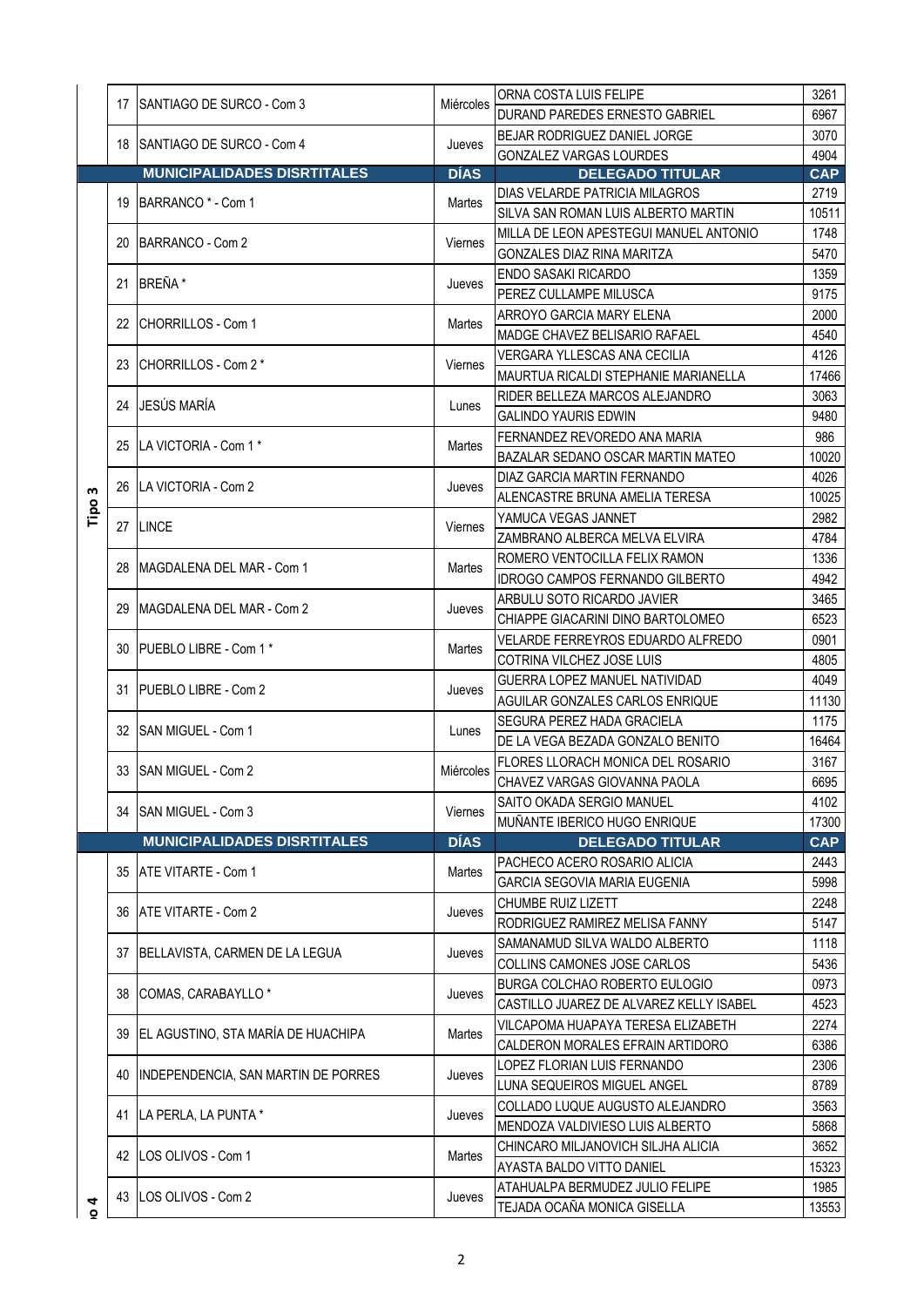| 운    |    |                                                                           |                | <b>CERRON ESTARES ANDRES CESAR</b>                             | 1820          |
|------|----|---------------------------------------------------------------------------|----------------|----------------------------------------------------------------|---------------|
|      | 44 | LURÍN                                                                     | Jueves         | QUIÑONEZ PRINCIPE MARIA DEL PILAR                              | 10979         |
|      | 45 | RÍMAC <sup>*</sup>                                                        |                | PADILLA GARCIA FELICITA MERCEDES                               | 4027          |
|      |    |                                                                           | Jueves         | RODRIGUEZ RUIZ JESSICA                                         | 13049         |
|      |    |                                                                           |                | ARRIETA ALARCON JUAN CARLOS                                    | 1147          |
|      | 46 | <b>SAN JUAN DE LURIGANCHO</b>                                             | Miércoles      | TERNERO JESUSI SILVANA ELIZABETH                               | 12651         |
|      |    |                                                                           |                | SANCHEZ GONZALES SEGUNDO LEONCIO                               | 0844          |
|      | 47 | <b>SAN JUAN DE MIRAFLORES</b>                                             | Miércoles      | <b>CHAVEZ SALAS KARIM</b>                                      | 6724          |
|      | 48 | <b>SAN LUIS</b>                                                           | Jueves         | MUJICA YEPEZ ALFREDO EULOGIO                                   | 2885          |
|      |    |                                                                           |                | CABALLERO ALVA MARIA DEL CARMEN                                | 6457          |
|      |    | <b>SANTA ANITA</b>                                                        | Miércoles      | VILLANUEVA MONTALVO HERMES RAFAEL                              | 3091          |
|      | 49 |                                                                           |                | VIDAURRE NAVARRETE BETSABE DENISE                              | 8200          |
|      | 50 | <b>SURQUILLO</b>                                                          | Martes         | QUIROZ VELASCO MARISA DEL CARMEN                               | 1212          |
|      |    |                                                                           |                | FERREYROS CALDERON CARLOS ALBERTO                              | 5548          |
|      | 51 | VENTANILLA, MI PERÚ                                                       | Viernes        | GUTIERREZ QUINTANA JULIO CESAR                                 | 1151          |
|      |    |                                                                           |                | PASCO ARAMBURU CUNEGUNDA MARIA ELENA                           | 5561          |
|      | 52 | VILLA MARÍA DEL TRIUNFO, VILLA EL SALVADOR                                | Miércoles      | CARBAJAL ALEGRE MARCO ANTONIO                                  | 1649          |
|      |    |                                                                           |                | FALEN CERECEDA LUIS ALBERTO                                    | 7534          |
|      |    | <b>MUNICIPALIDADES DISRTITALES</b>                                        | <b>DÍAS</b>    | <b>DELEGADO TITULAR</b>                                        | <b>CAP</b>    |
|      | 53 | ANCÓN, SANTA ROSA, PUENTE PIEDRA                                          | Miércoles      | PARRA OSORIO LUIS MAGNO                                        | 3137          |
|      |    |                                                                           |                | RUIZ ADARMES EDDIE ROY                                         | 9644          |
|      | 54 | ASIA, QUILMANA, CERRO AZUL, IMPERIAL, NVO.<br>IMPERIAL, SAN LUIS (CAÑETE) | Variable       | SOTO GODOY MARITZA VILMA                                       | 3365          |
|      |    |                                                                           |                | ARCE GUTIERREZ CARLA JEANNETTE                                 | 6656          |
|      | 55 | CERCADO Y PROVINCIAL DE CAÑETE                                            | Variable       | REYNAGA DA SILVA JUAN ALBERTO                                  | 3615          |
|      |    |                                                                           |                | COLONIA VILLARREAL EDWIN JULIO                                 | 4772          |
|      | 56 | CHACLACAYO, LURIGANCHO - CHOSICA *                                        | Jueves         | RONCAL HORNA HUMBERTO                                          | 0611          |
|      |    |                                                                           |                |                                                                |               |
|      | 57 |                                                                           |                | ACOSTA VILLEGAS JUAN PABLO                                     | 12435         |
|      |    | CHILCA, PUCUSANA                                                          | Viernes        | VALDIVIA COLLAZOS CARMEN ESTHER                                | 2365          |
| LN.  |    |                                                                           |                | PINILLOS LA PORTILLA ESCO MARTIN                               | 4607          |
| Tipo | 58 | CIENEGUILLA, S. ANTONIO HUAROCHIRÍ,                                       | Variable       | ALLEMANT MUÑOZ JOSE EDGARDO                                    | 1451          |
|      |    | PACHACÁMAC                                                                |                | BRITO ORTIGAS SALVADOR RAFAEL                                  | 14242         |
|      | 59 | HUARAL, CHANCAY, AUCALLAMA                                                | Viernes        | PACHECO RODRIGUEZ BERTHA YOLANDA                               | 4161          |
|      |    |                                                                           |                | QUEVEDO CAIÑA CARLOS ORLANDO                                   | 5605          |
|      | 60 | HUAURA, HUALMAY, STA MARÍA, BARRANCA,                                     | Variable       | CABRERA NOVOA NELSON GERMAN                                    | 2146          |
|      |    | HUAURA DIST., VÉGUETA, SAYÁN                                              |                | MARQUEZ MEZA PATRICIA MILAGROS                                 | 12704         |
|      | 61 | MALA, SAN ANTONIO, STA CRUZ DE FLORES                                     | <b>Viernes</b> | <b>GARCIA PEREZ BENJAMIN TADEO</b>                             | 2366          |
|      |    |                                                                           |                | OTINIANO CABRERA JAVIER ARCENIO                                | 4468          |
|      | 62 | PTA HERMOSA, PTA NEGRA, S BARTOLO, STA<br>MARÍA MAR                       | Miércoles      | TOVAR GOMEZ ADOLFO MAXIMILIANO<br>RAMOS ABENSUR CARLOS ALBERTO | 1262<br>13547 |

## **RELACIÓN DE DELEGADOS CAP - REGIONAL LIMA 2021-2022 ANTE LAS COMISIONES TÉCNICAS MUNICIPALES DE HABILITACIONES URBANAS**

|   | <b>MUNICIPALIDADES PROVINCIALES</b>                                                                                    | <b>DELEGADO TITULAR</b>         | <b>CAP</b> |
|---|------------------------------------------------------------------------------------------------------------------------|---------------------------------|------------|
| a | ICERCADO Y PROVINCIAL DE LIMA                                                                                          | ANDRADE VELASQUEZ CESAR AUGUSTO | 0743       |
|   | CERCADO Y PROVINCIAL DEL CALLAO                                                                                        | <b>SAENZ VALLES YOLANDA</b>     | 7698       |
|   | AD-HOC LIMA / CALLAO                                                                                                   | RODRIGUEZ CAJO IRENE CONSUELO   | 8397       |
|   | <b>MUNICIPALIDADES DISTRITALES</b>                                                                                     | <b>DELEGADO TITULAR</b>         | <b>CAP</b> |
|   | ANCÓN, CARABAYLLO, COMAS, INDEPENDENCIA, LOS OLIVOS,<br>PUENTE PIEDRA, SAN MARTÍN DE PORRES, SANTA ROSA,<br>VENTANILLA | SAENZ VALLES YOLANDA            | 7698       |
|   | ATE-VITARTE, BARRANCO, CHACLACAYO, LURIGANCHO-CHOSICA,<br>PUEBLO LIBRE                                                 | VERA LOP ANGEL ESTEBAN          | 0360       |
|   | LA MOLINA, SAN ANTONIO (HUAROCHIRÍ), SANTIAGO DE SURCO,<br>SURQUILLO, CIENEGUILLA                                      | ICHOZO GONZALES JORGE LUIS      | 3109       |